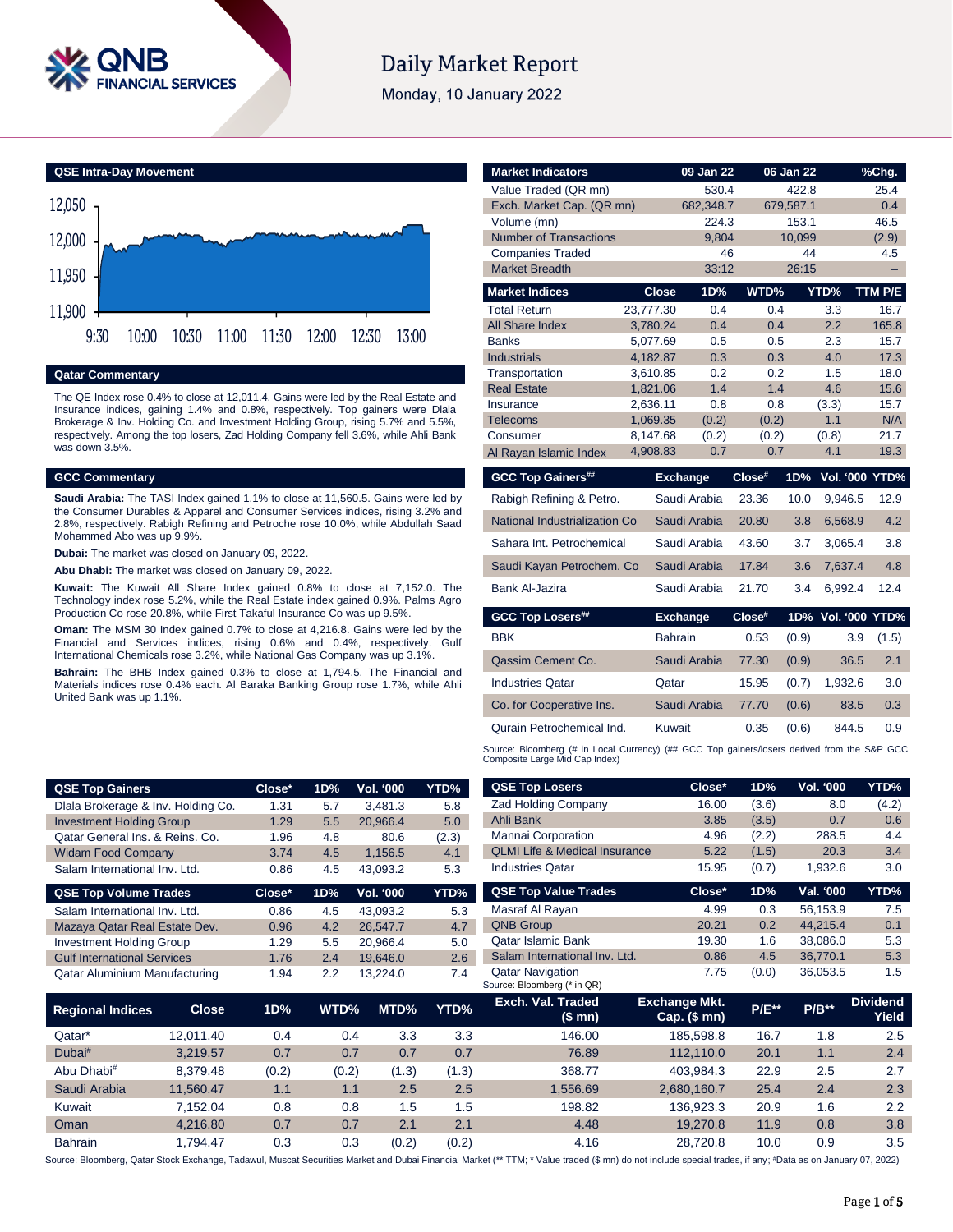## **Qatar Market Commentary**

- The QE Index rose 0.4% to close at 12,011.4. The Real Estate and Insurance indices led the gains. The index rose on the back of buying support from GCC, Arab and foreign shareholders despite selling pressure from Qatari shareholders.
- Dlala Brokerage & Inv. Holding Co. and Investment Holding Group were the top gainers, rising 5.7% and 5.5%, respectively. Among the top losers, Zad Holding Company fell 3.6%, while Ahli Bank was down 3.5%.
- Volume of shares traded on Sunday rose by 46.5% to 224.3mn from 153.1mn on Thursday. Further, as compared to the 30-day moving average of 120.7mn, volume for the day was 85.8% higher. Salam International Inv. Ltd. and Mazaya Qatar Real Estate Dev. were the most active stocks, contributing 19.2% and 11.8% to the total volume, respectively.

| <b>Overall Activity</b>        | Buy %*   | Sell %*  | Net (QR)         |
|--------------------------------|----------|----------|------------------|
| Qatari Individuals             | 39.10%   | 51.69%   | (66, 776, 744.3) |
| <b>Qatari Institutions</b>     | 33.83%   | 32.73%   | 5,844,176.1      |
| Qatari                         | 72.93%   | 84.42%   | (60, 932, 568.3) |
| <b>GCC Individuals</b>         | 0.65%    | 0.55%    | 572,710.5        |
| <b>GCC</b> Institutions        | 2.35%    | 0.51%    | 9,724,128.1      |
| <b>GCC</b>                     | $3.00\%$ | 1.06%    | 10,296,838.6     |
| Arab Individuals               | 11.27%   | 10.10%   | 6,188,693.2      |
| <b>Arab Institutions</b>       | $0.00\%$ | $0.00\%$ |                  |
| Arab                           | 11.27%   | 10.10%   | 6,188,693.2      |
| <b>Foreigners Individuals</b>  | 3.08%    | 2.55%    | 2,798,725.1      |
| <b>Foreigners Institutions</b> | 9.72%    | 1.87%    | 41,648,311.3     |
| <b>Foreigners</b>              | 12.80%   | 4.42%    | 44,447,036.5     |

Source: Qatar Stock Exchange (\*as a % of traded value)

# **Earnings Calendar**

| <b>Tickers</b> | <b>Company Name</b>                     | Date of reporting 4Q2021 results | No. of days remaining | <b>Status</b> |
|----------------|-----------------------------------------|----------------------------------|-----------------------|---------------|
| <b>QNBK</b>    | QNB Group                               | 11-Jan-22                        |                       | Due           |
| <b>ABQK</b>    | Ahli Bank                               | 13-Jan-22                        | 3                     | Due           |
| <b>QIBK</b>    | Qatar Islamic Bank                      | 16-Jan-22                        | 6                     | Due           |
| <b>QFLS</b>    | <b>Qatar Fuel Company</b>               | 18-Jan-22                        | 8                     | Due           |
| <b>CBQK</b>    | The Commercial Bank                     | 19-Jan-22                        | 9                     | Due           |
| QIIK           | <b>Qatar International Islamic Bank</b> | 24-Jan-22                        | 14                    | Due           |
| <b>NLCS</b>    | Alijarah Holding                        | 27-Jan-22                        | 17                    | Due           |

Source: QSE

# **News**

**Qatar** 

- **MCCS opens nominations for its board membership 2022 –** Mannai Corporation (MCCS) announced the opening of nominees for the board memberships, years from 2022 to 2025. Applications will be accepted starting from January 10, 2022 until 06:00 PM of January 16, 2022. (QSE)
- **NLCS to disclose its annual financial results on January 27 –** National Leasing Holding (NLCS) will disclose its financial statement for the period ending December 31, 2021 on January 27, 2022. (QSE)
- **Qatar's hospitality industry expected to thrive from March this year –** While January and February forecasts may be lower for the hospitality industry in Qatar and the MENA region amid the onslaught of the Omicron Covid-19 variant, "the rest of the year looks very promising" and the demand is expected "to pick up very strongly leading up to the FIFA 2022 World Cup", a senior hotelier has said. Aurelio Giraudo, cluster general manager at Banyan Tree Doha at La Cigale Mushaireb & La Cigale Hotel managed by Accor, told Gulf Times that he sees 2022 to be a remarkable year for Qatar, citing that 1.2mn visitors are likely to travel to the country for the showpiece event. (Gulf-Times.com)
- **HIA posts nearly 42% YoY surge in passengers served in 2021 –** The Hamad International Airport (HIA) has witnessed a 41.37% increase in the number of passengers served in 2021 compared to 2020, with a total of 17,702,635 passengers

served. Airport cargo operations increased by 20.71% in 2021, with 2,589,283 tons of cargo handled in 2021 along with the introduction of 6 new cargo destinations. Aircraft movement also grew by 28.12%, with 169,909 total aircraft take-off and landing at HIA. (Gulf-Times.com)

 **QCB: Weighted average interest rates on customer deposits, credit facilities fell in Qatar in 2020 –** Weighted average interest rates on customer deposits in Qatar at end-2020 fell by a range of 126-148 basis points (1.26% to 1.48%) across maturities from the corresponding levels of end-2019, according to QCB. With the cuts in policy rates, particularly the QCB Deposit Rate (QCBDR) by 100 basis points (1%) during 2020, interest rates on customer deposits softened across maturities. The decline in deposit rates was also transmitted to interest rates across credit facilities/maturities, although by a lesser extent, QCB said in its latest Financial Stability Report. Thus, the weighted average rate across credit facilities declined by a range of 49-120 basis points (0.49% to 1.2%) at end-2020 from the corresponding levels at end-2019, the report noted. According to QCB, movements in interest rates during 2020 continued to reflect the policy rate changes by QCB in alignment with the US Federal Reserve and the evolution of domestic liquidity conditions. Interest rates in the money market declined significantly along with the large cuts in the QCBDR in March. Abundant supply of primary liquidity in the system also pushed down the money market interest rates. (Gulf-Times.com)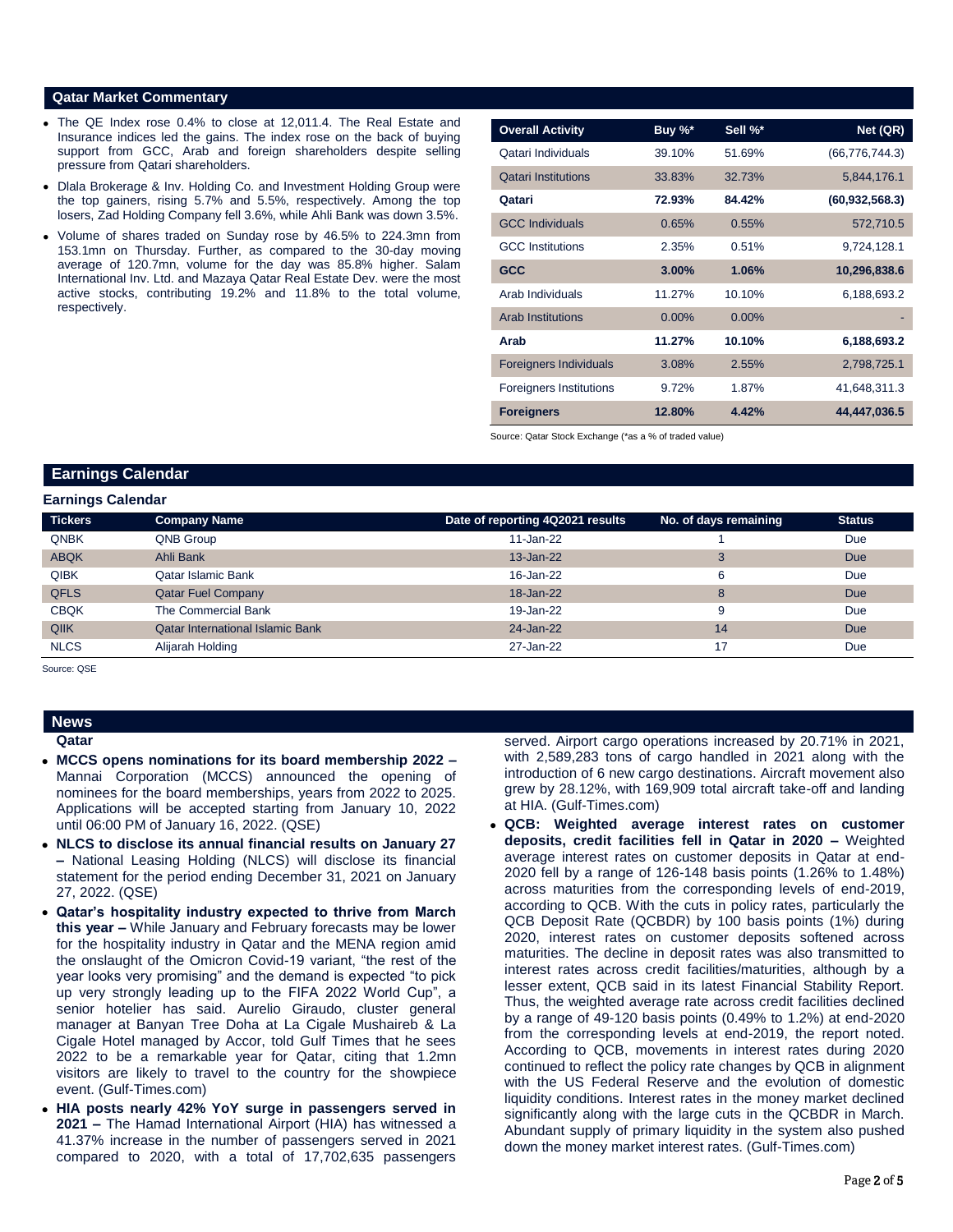- **Expo 2023 Doha to help develop agricultural sector –** The International Horticultural Exhibition ('Expo 2023 Doha') will not only benefit just Qatar, but also help strengthen agricultural sector in the entire region. The first-of-its-kind expo in GCC and MENA region is expecting large number of research works from 80 countries and their reputed universities and research institutions. Expo 2023 Doha, spreading over 1.7 million sqm, will be held at Al Bidda Park between two Doha Metro stations from October 2, 2023 to March 28, 2024, under the theme 'Green Desert Better Environment'. (Peninsula Qatar)
- **ORDS boosts its Enterprise EDGE portfolio with Fortinet Secure SD-WAN –** Ooredoo (ORDS) has chosen Fortinet, a global leader in broad, integrated, and automated cyber security solutions to boost its Enterprise EDGE portfolio based on the Fortinet Secure SD-WAN. Enterprise EDGE is Ooredoo's managed SD-WAN service that allows enterprise customers to mix and match services from a wide range of WAN connections to create a customized network. Having transformed its network to be SD-WAN ready, Ooredoo now offers a new capability unrivalled by traditional connectivity services. The collaboration with Fortinet means Ooredoo now has access to a securitydriven networking approach that consolidates SD-WAN functionality and next-generation firewall security in a single offering. (Gulf-Times.com)
- **VFQS, Microsoft strengthen partnership to provide digital transformation solutions to businesses in Qatar –** Vodafone Qatar (VFQS) and Microsoft announced Sunday that the companies are building on their existing partnership to provide more digital solutions to businesses across the country. The companies will integrate their suite of technologies, primarily by incorporating Microsoft Azure as part of Vodafone's IoT range of products and services. Business customers in Qatar, including government entities and public and private enterprises, will enjoy highly secure, reliable, and customized features and benefits from Vodafone's IoT solutions hosted on Microsoft Azure. Mahday Saad E M Al-Hebabi, Enterprise Business Unit director, Vodafone Qatar, said: "As part of our mission to bring innovative digital technologies and solutions to the market, partnering with global players such as Microsoft, and incorporating platforms such as Microsoft Azure, means that we can offer best-of-breed products and services, with a higher standard of security and user experience. Through our partnerships, together we can turn the challenge of digital transformation into an opportunity for all businesses." (Gulf-Times.com)
- **Technology advancements in banking sector on rise –** With technological advancements in the Qatari banking sector on the rise, especially within the post-COVID-19 and pre-FIFA World Cup 2022 context, banks continue to adapt to market and customer needs, strengthening Fintech within the country. Virtual assistants are playing an increasingly important part in the daily lives of individuals and this cutting-edge technology offers customers a new way to engage and receive answers to inquiries in a friendly manner. Forbes discussed the importance of Dukhan Bank's virtual assistant 'Rashid' in enhancing customers' experience. The article published in Forbes December 2021 issue entitled 'Guiding customer experience to the next level' shed light on how Dukhan Bank's virtual assistant 'Rashid' paves the way towards digitally empowering customers. (Peninsula Qatar)
- **Qatar reduces the selling price premium for its crude over Dubai/Oman in February –** State oil and gas company Qatar Energy said on Sunday it will cut its crude price premium to the benchmark Dubai/Oman average in February. Qatari marine crude will be sold in February at 1.35 a barrel above the Dubai/Oman average, while Qatar land crude will be sold at a

premium of \$2, according to a document published on the Qatar Energy website. The premiums in January were \$3.05 a barrel for Qatari marine crude and \$3.80 for land crude. (Bloomberg) **International**

- **Deloitte: Major UK companies plan 2022 investment surge –** Major British companies plan a surge in investment in 2022 to meet strong demand and respond to climate change against a backdrop of growing labor shortages, according to a survey from accountants Deloitte. Some 37% of chief financial officers viewed higher capital spending as a priority for 2022, the most since the quarterly survey started in 2009 and up from 20% at the start of 2021. If the plans translate into action, they could help ease long-standing problems with weak productivity in Britain, which many economists blame on lower rates of business investment than in other rich nations. "CFOs seem to be looking past Omicron and plan to focus their businesses on growth in 2022," said Ian Stewart, chief economist at Deloitte. Previous concerns about Brexit and weak global growth have eased. Instead, businesses named persistent labor shortages as their biggest threat, ahead of the COVID-19 pandemic, while climate change then higher inflation and asset price bubbles were in third and fourth place. The Bank of England said a tight labor market, which had pushed wage growth above prepandemic levels, was one of the main reasons why it raised interest rates last month from their record low 0.1%. Policymakers expect inflation to peak at a 30-year high of around 6% in April and take more than two years to return to its 2% target. Digital technology was the area of investment which businesses expected to increase most relative to the prepandemic trend, followed by more general productivity and workforce skills. Physical plant and machinery and real estate were the least likely areas to see faster investment. The biggest motivation for the investment was to support expected growth in demand in Britain, followed by longer-term business plans and overseas demand. Tax incentives and the government's levelling-up agenda - investment aimed at reducing regional inequality - were named as smaller factors. Deloitte conducted the survey from December 1-14, and spoke to 85 CFOs from 60 listed companies with a market value of 493bn Pounds (\$669bn) and 25 subsidiaries of large foreign firms. (Reuters)
- **UK manufacturers positive about 2022 despite Brexit and inflation –** British manufacturers are optimistic that business conditions and productivity will improve this year despite most saying they have been hurt by Brexit and rising costs, according to an industry survey published on Monday. Trade body Make UK and accountants PwC said 73% of manufacturers believed conditions for the sector would improve and 78% foresaw at least a moderate increase in productivity in 2022. But two thirds of companies said Brexit had hampered their business in the nearly two years since Britain left the EU, while retaining staff and rising input costs linked to inflation also presented a challenge. Amid supply chain shortages linked to Brexit and the pandemic last year, more than a third of those surveyed said they would reshore some operations within the next two years, while just over half said they did not intend to move any of their production back to the United Kingdom. The number of British manufacturers raising prices hit its highest in at least two decades last month, according to a similar survey, as the Bank of England raised interest rates to 0.25% to help head off inflationary pressure. (Reuters)
- **Bond rout that kicked off 2022 lights fuse for Europe volatility –** it's going to be an action-packed year for bond markets if the first week of 2022 is any guide. Treasuries had their worst-ever start and German debt followed to send yields to the highest since 2019. Now they are threatening to break above 0 percent as traders bet European Central Bank policy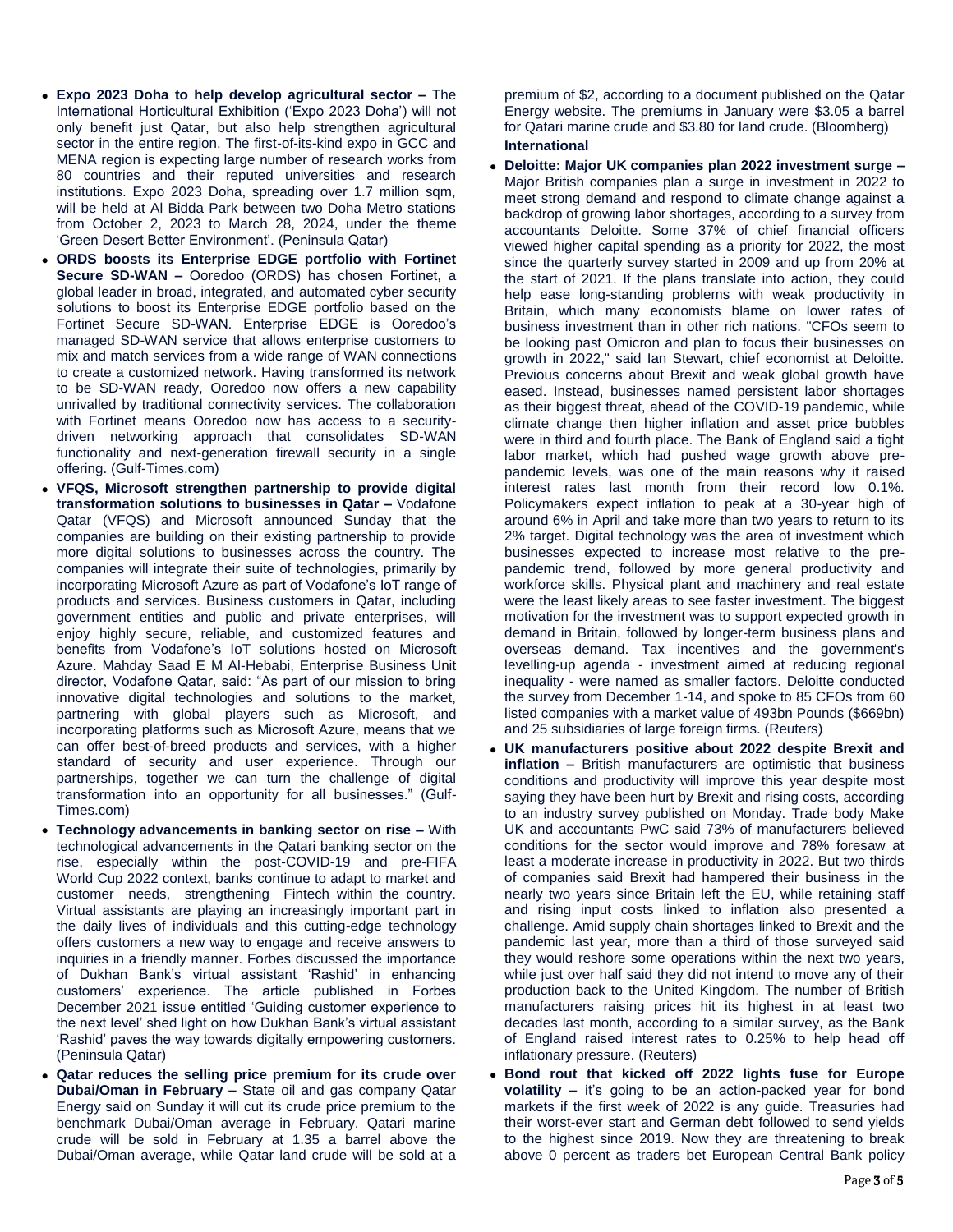makers will have to act to rein in inflation that has accelerated to record levels. The overall theme is one many foresaw coming in 2022: of markets re-pricing as inflationary pressures force the hand of central bankers. As bond issuance gets going this month and the policy speeches roll in, that's likely to lead to more volatility and divergence between rates. "The first week of this new year has surely not disappointed investors looking to trade central bank news," said Gaetan Peroux, a strategist at UBS Global Wealth Management. "With every communication and decision it appears increasingly clear that most G-10 central banks' normalization schedules are becoming more advanced." The Federal Reserve is leading the way, with market expectations for at least three rate hikes and a reduction in the bond assets on its balance sheet. While the ECB's debt buying continues, its total quantitative easing this year is expected to fall to just over €500bn (\$570bn), almost half the level seen in 2021, according to TD Securities. (Peninsula Qatar)

 **World food prices hit 10-year high in 2021 –** Up 28.1% YoY, world food prices hit a 10-year high in 2021, the UN's Food and Agriculture Organization (FAO) said. The FAO food price index averaged at 12 5.7 points last year, up 27.6 points from 2020, with all sub-indices averaging sharply higher compared to the previous year. The figure was 131.9 in 2011. "While normally high prices are expected to give way to increased production, the high cost of inputs, ongoing global pandemic and ever more uncertain climatic conditions leave little room for optimism about a return to more stable market conditions even in 2022," said FAO senior economist Abdolreza Abbassian. The FAO food price index is a trade-weighted index that tracks inter-national market prices of five major food commodity groups. The cereal price index rose 27.2% from the previous year to reach its highest annual average registered since 2012, mostly driven by strong demand and tighter supplies, especially among major wheat exporters. The FAO vegetable oil price index reached an all-time high last year, increasing 65.8% from 2020. (Peninsula Qatar)

# **Regional**

- **Report: GCC equity markets' returns in 2021 best since 2008 –** The GCC equity markets generated their best returns in more than a decade last year, the GCC region's leading IR specialist Iridium has said in a report published on Sunday. Citing a report from Kamco Invest, Iridium revealed that the MSCI GCC index climbed 34.9% in 2021, registering its highest increase since 2008. The cumulative GCC equity trading value also grew for a third straight year in 2021 by 19.7% YoY to \$789.7bn. Abu Dhabi stood at the top among the GCC equity markets as it surged 68.2%. Saudi Arabia, which appreciated 29.8%, stood as the second-best performer. The report cited that gains in Abu Dhabi and Saudi Arabia were led by equity offerings of several state-owned entities against the backdrop of an improving macroeconomic situation. Looking forward to 2022, the report said that players in the regional equity markets may abstain from making significant moves ahead of the start of the new earnings season this week. Further, the report said, they are also likely to remain cautious owing to a rapid increase in new coronavirus cases, both locally and globally, which clouds the global recovery outlook. (Qatar Tribune)
- **Advanced Petrochemical Company announces the estimated annual financial results –** Advanced Petrochemical Company has reported estimated net profits after zakat and tax of SR815mn in 2021, up 36.839% from SR595.59mn in 2020. Higher net profits are attributed to a 51% rise in polypropylene sales prices. The company's revenues increased by 39.42% to SR3.111bn in 2021, compared to SR2.231bn in the earlier year.

The earnings per share (EPS) stands at SR3.767 in 2021, compared to SR2.751 in the previous year. (Tadawul)

- **UAE central bank expects economy to grow 4.2% in 2022 –** The Central Bank of the UAE said it expects the UAE economy to grow 4.2% in 2022, accelerating from last year's 2.1% growth. The central bank's projection, in its latest quarterly report on the economy, is rosier than that of the International Monetary Fund, projects the UAE economy will grow 3% this year. Non-oil real gross domestic product (GDP) is expected to increase by 3.9%, due to a continued increase in public spending, positive outlook for credit growth, higher employment and better business sentiment with a world fair EXPO event in Dubai, the bank said on its website. Oil GDP is forecast to grow 5% this year, reflecting the expected increase in demand with majority of the world economies being vaccinated, it said. (Reuters)
- **Dubai Free Zones Council explores facilitating opening business bank accounts for SMEs –** The Dubai Free Zones Council (DFZ Council) held its 19th meeting, headed by H.H. Sheikh Ahmed bin Saeed Al Maktoum, Chairman of the Dubai Free Zones Council, to discuss the Council's action plan to support Dubai's dynamic economy as it promisingly tops ranks of various economic and investment indices. During the meeting, council members also explored how to facilitate opening business bank accounts for small and medium-sized enterprises (SMEs), opportunities to attract Emirati talent to free zones, and other topics related to business sectors that operate within Dubai's free zones. (Zawya)
- **Six decrees issued to regulate Dubai Chambers, their Boards of Directors –** In his capacity as the Ruler of Dubai, His Highness Sheikh Mohammed bin Rashid Al Maktoum, Vice President and Prime Minister of the UAE, has approved legislations aimed at creating a new legal framework for Dubai Chambers and their Boards of Directors. The legislations are aimed at helping Dubai Chambers achieve their strategic objectives, reinforcing Dubai's position as a global economic hub, and supporting the business community in the emirate. The legislations include a Decree establishing Dubai Chambers as a new entity that replaces the Dubai Chamber of Commerce & Industry and appointing HE Juma Al Majid as the Honorary Chairman of Dubai Chambers. Another Decree establishes the Board of Directors for Dubai Chambers and appoints HE Abdul Aziz Al Ghurair as its Chairman. Other Decrees establish the Board of Directors for Dubai Chamber of Trade, the Board of Directors for Dubai Chamber of International Trade with Sultan Ahmed bin Sulayem as Chairman, and the Board of Directors for Dubai Chamber of Digital Economy with HE Omar Sultan Al Olama as Chairman. (Zawya)